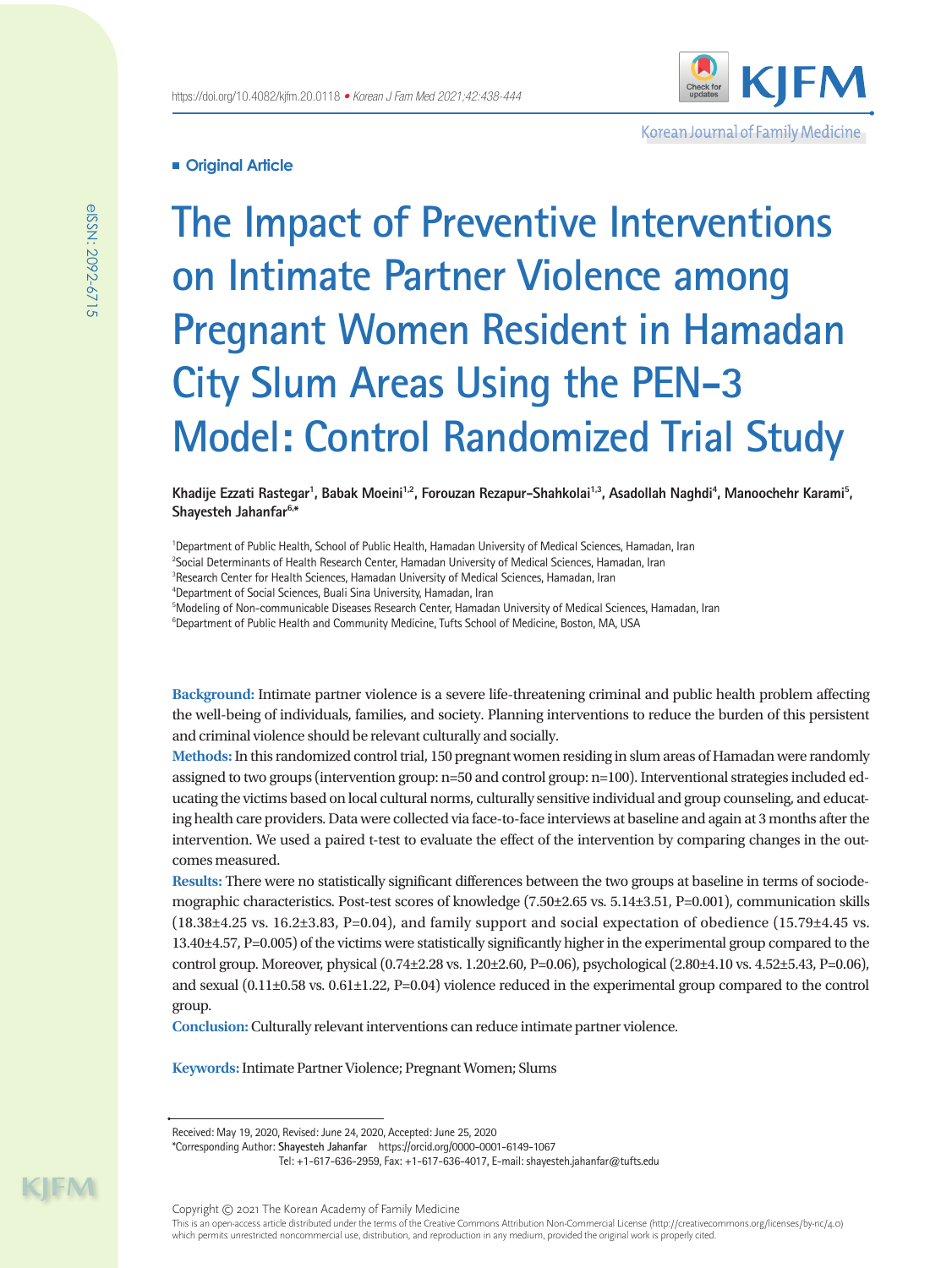# **INTRODUCTION**

Intimate partner violence (IPV) is a worldwide public health crisis affecting many women and families.<sup>1)</sup> Recently, World Health Organization reported that one-third of women globally have experienced physical, sexual, or both types of violence inflicted by their spouse or another sexual partner. Such women undergoing violence show adverse health outcomes such as anxiety, post-traumatic stress disorder, despair, and low self-esteem. Most victims experience health-associated complications, including genital infections, gastrointestinal, neurological, and cardiovascular complications, an increased rate of smoking, and illicit drug use.<sup>2,3)</sup>

The prevalence of IPV during pregnancy differs across the world ranging between  $15\% - 71\%$ <sup>4-7)</sup> According to an Egyptian study, in 30% of women, the first experience of IPV occurs during pregnancy, $4$  causing severe consequences for both the mother and the fetus.<sup>3)</sup> In a systematic review, an investigation of 32 studies across a number of communities of Iran (15,610 individuals) from 2002 to 2014 indicated that the prevalence of violence, in general, ranged between 43% and 62%. Physical (19%), sexual (31%), and psychological violence (45%) have also been reported among Iranians.<sup>8)</sup>

Despite all these reports, many women choose to be silent against violence and even try to conceal it.<sup>9)</sup> For fear of losing their children or being compelled to live away from them and their home if they unveil the harassment, the incidents of insults are concealed and the consequential psychological and physical burden disguised.<sup>10)</sup>

Women's response to IPV stems from their belief systems and lifestyles, which are specifically associated with the culture of a society.<sup>11)</sup> Pregnant women living in slum areas suffer from poverty, lack of education, and poor health. The fabric of their culture requires a set of values and norms in regions associated with social isolation and seclusion making them even more vulnerable to violence.<sup>12)</sup> The intervention was developed using a theory-based PEN-3 that is culturally relevant and sensitive to immigrant pregnant women living in Hamadan's slum areas.

The PEN-3 model was developed by professor Airhihenbuwa in 1989 to focus on culture. It consists of three primary domains: health education target groups, relationships and expectations, and cultural empowerment or cultural identity. In fact, the PEN-3 model highlights the impact of behavior on health (positive, existential, or negative), within the broader context of culture to diagnose the roles, values, and norms that either support or do not support various types of activities (perceptions, enablers, or nurturers) and the focus of the health behavior intervention (person, extended family, or neighborhood).<sup>13)</sup> The current study aims at investigating the impact of preventive interventions based on the PEN-3 model to reduce IPV among pregnant women residing in the slum areas of Hamadan.

# **METHODS**

#### **1. Participants**

The present study was part of a larger study aimed at identifying sociodemographic characteristics affecting IPV among pregnant women in suburban Hamadan.<sup>14)</sup> In Hamadan, which is in the mountainous area of Western Iran, 39% of the population lives in the suburbs, the majority of whom are immigrants, and 80% of the female residents are at the reproductive age. This study was conducted in partnership with health care clinics. The data for this interventional study were derived from 150 pregnant women who were referred to three (out of 15 existing) health clinics between January and August 2018. We recruited pregnant women who were 20 years or older, lived with their husbands, were recognized as permanent residents of the slums, and had electronic health records.

#### **2. Sample Size Determination**

The sample size was determined considering both the experimental and control groups. The differences between the intervention and control groups in a similar study in Iran for reduction of physical violence, before and after intervention respectively, were 18.57±2.83 and  $21.02\pm3.31$ <sup>15)</sup> We considered a 5% margin of error, a 5% significance level, and 90% power. We added 15% to the computed sample size considering potential attrition (n=150). We recruited subjects using block randomization to reduce bias and ensure a balance between the experimental and control groups. To increase statistical power, the number of samples in the control group was twice that of the experimental group (n=100). The study was explained to the participants prior to the intervention and their written informed consent obtained.

$$
n = \frac{(Z_{1-\frac{\alpha}{2}} + Z_{1-\beta})^2 + (\sigma_1^2 + \sigma_2^2)}{(\mu_1 - \mu_2)^2}
$$

### **3. Procedures**

Three districts were selected out of 15 slum areas based on the prevalence of IPV, stability of clinics, or mobility of researcher, and feasibility of conducting the intervention. Participants from each clinic were randomly allocated to experimental and control groups. We examined baseline characteristics of the sample; to ensure that key variables (experiences of violence) were indeed evenly distributed in the randomization. This randomization was automated, using computer-generated random numbers.

Participants were blinded to their trial group. The experimental group received the intervention for preventing IPV for 5 weeks, while the control group received none.

Ethical approval was granted by the Ethics Committee in Hamadan University of medical Sciences (approval no., grant IR Umsha. Rec.1396.478). This was an experimental study with a pre-test assessment followed by an educational and consultation intervention and post-test evaluation. We obtained written consent from all the women prior to administering the pre-test phase. We assured the participants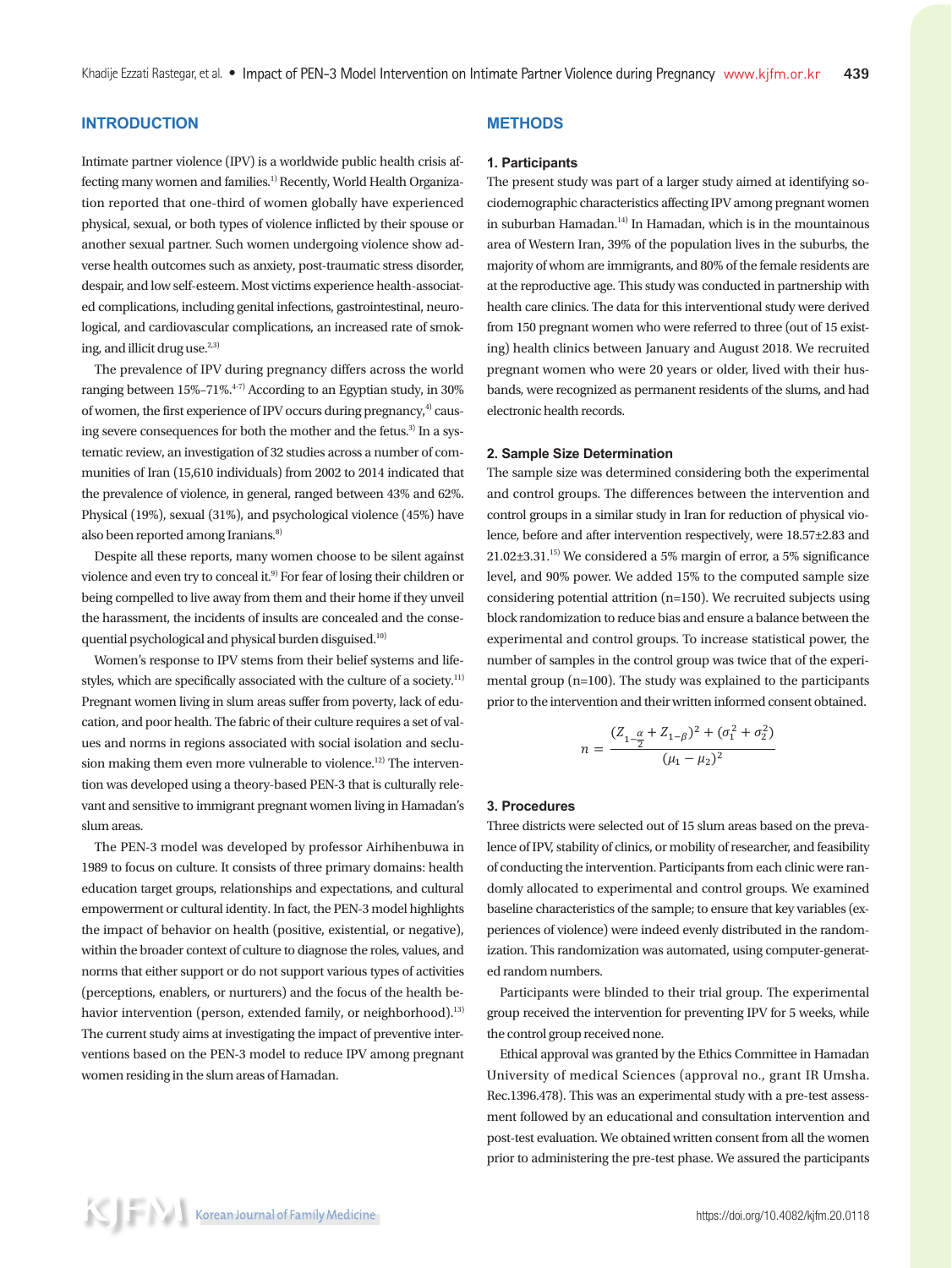that all their responses would be kept anonymous and that completing pre- and post-test was voluntary and would not interfere with the type of health services they needed. The women could withdraw from the study at any time during the study.

### **4. Instrument**

Data were collected using questions adapted from our prior qualitative study based on the PEN-3 model. $14$ <sup>14)</sup> The domains for this model consist of variables related to knowledge (11 items using a 3-point scale "yes/no/don't know," for example, "does forcing the wife for sex without her consent mean violence?" or "does the betrayal of the husband and his relationship with someone other than his own wife mean violence?"); perceptions (starting factors and aggravation factors of IPV) consisting of 18 items such as "talking about marital life problems to others will cause discomfort, disagreement, and dispute," or "tolerance of the husband's violent behavior because of their children"; the enablers (communication skills and environmental factors) were 15 items such as "lack of money and low income in the family will cause discomfort, disagreement, and dispute," or "knowledge of strengths and weaknesses in controlling or continuing disputes"; and the nurturer factors comprised six items, for example, "my family is really trying to help me when I have disputes with my husband," or "there are persons other than family and friends (for example, the family counselor) to whom I have access when disputing my husband or if necessary." A 5-point Likert scale, ranging from 1 to 5 (1=strongly agree, 2=agree, 3=undecided, 4=disagree, and 5=strongly disagree), was used to measure the constructs. The complete version of the questionnaire is attached to the manuscript as a supplementary document (Supplement 1). The tool was pre-tested and modified to suit the local context. We sent a questionnaire to a panel of 15 academic members consisting of experts in the fields of psychology, health education, and violence against women to assess the validity of the content. Cronbach's  $\alpha$ test was used to determine the reliability of the PEN-3 model constructs of the questionnaire in the original study (r=0.82, n=456).

A screening instrument used to identify IPV among pregnant women was the CTS2 (the revised version of original Conflict Tactics Scales) developed by Straus.16) This instrument was validated and translated into the local language prior to the commencement of the study.17) Data were collected using face-to-face interviews at baseline and 3 months after the intervention by midwives. Midwives and participants were blinded concerning the condition allocation.

#### **5. Intervention**

The experimental group received five sessions of public health educations from a clinical psychologist for 5 weeks at the health care clinic. The intervention program aimed at controlling and preventing IPV in pregnant women consisted of the following strategies: (1) Women were instructed to identify IPV using the trigger factors that aggravate it. The participants received a booklet containing information about IPV and conflict management techniques. A group discussion was held about the preventive measures against IPV. Women were encour-

aged to share their experiences after watching a local movie about domestic violence. (2) The women received consultation to improve their communication by developing interpersonal skills. Counselors attempted to provide a safe learning environment to deliver educational courses to develop communication skills followed by an interactive discussion. (3) Contact details of the researchers were provided and the women were encouraged to contact and seek advice to manage their family issues as needed. (4) The women were also urged to actively seek a supportive environment among friends and family members, particularly with their mothers. They were also asked to develop their relationship with the support group at the clinic and the research team during the study period. Compassionate counseling, empathetic listening opportunities, and distribution of gift cards and books by the research team were among other supportive techniques utilized to encourage participation. We also attempted to facilitate consultation meetings with a private psychological counselor for individual face-toface sessions. Health care professionals working in the clinics were asked to be on the alert to accommodate consultation sessions for study participants when necessary. (5) At the end of each meeting, pregnant women were encouraged to allow a counselor to visit their house and provide a free consultation session with their husband.

Each stage of the intervention was carefully prepared to accommodate cultural norms and beliefs. All the educational materials, exercises, quotes, and information resources were selected carefully based on the community language.

One of the researchers always attended each session to monitor and ensure that the intervention content was being delivered consistently according to the guidelines. To motivate women to participate in education courses, the experimental group received two SMS reminders 24 hours prior to each session. To further encourage their attendance at meetings, they were given a gift (US\$ 3.00) and two handbooks on marital skills (entitled "My loving life with my spouse" and "Preventing intimate partner violence" both in the local language). The control group received the standard care from health care providers.

#### **6. Variables**

The PEN-3 model is based on a theoretical framework that places a positive spin on social issues within a cultural setting to guide health education and interventions. The model contains three elements: perception of IPV, enablers, and nurturers. Perception refers to women's acceptance of IPV as a norm in the community. Perceptions of the causes of IPV were in three categories: knowledge, triggering factors, and aggravating/increasing factors of IPV.18) Enablers include excellent communication skills, better economic status, and referral to legal support resources that facilitate or impede IPV based on their level of availability. Nurturers refer to the degree to which beliefs and actions are influenced by extended family, friends, and the community.<sup>14)</sup>

#### **7. Data Analysis**

Data analysis was performed using SAS software ver. 20.0 (SAS Institute Inc., Cary, NC, USA). The participants' characteristics were ana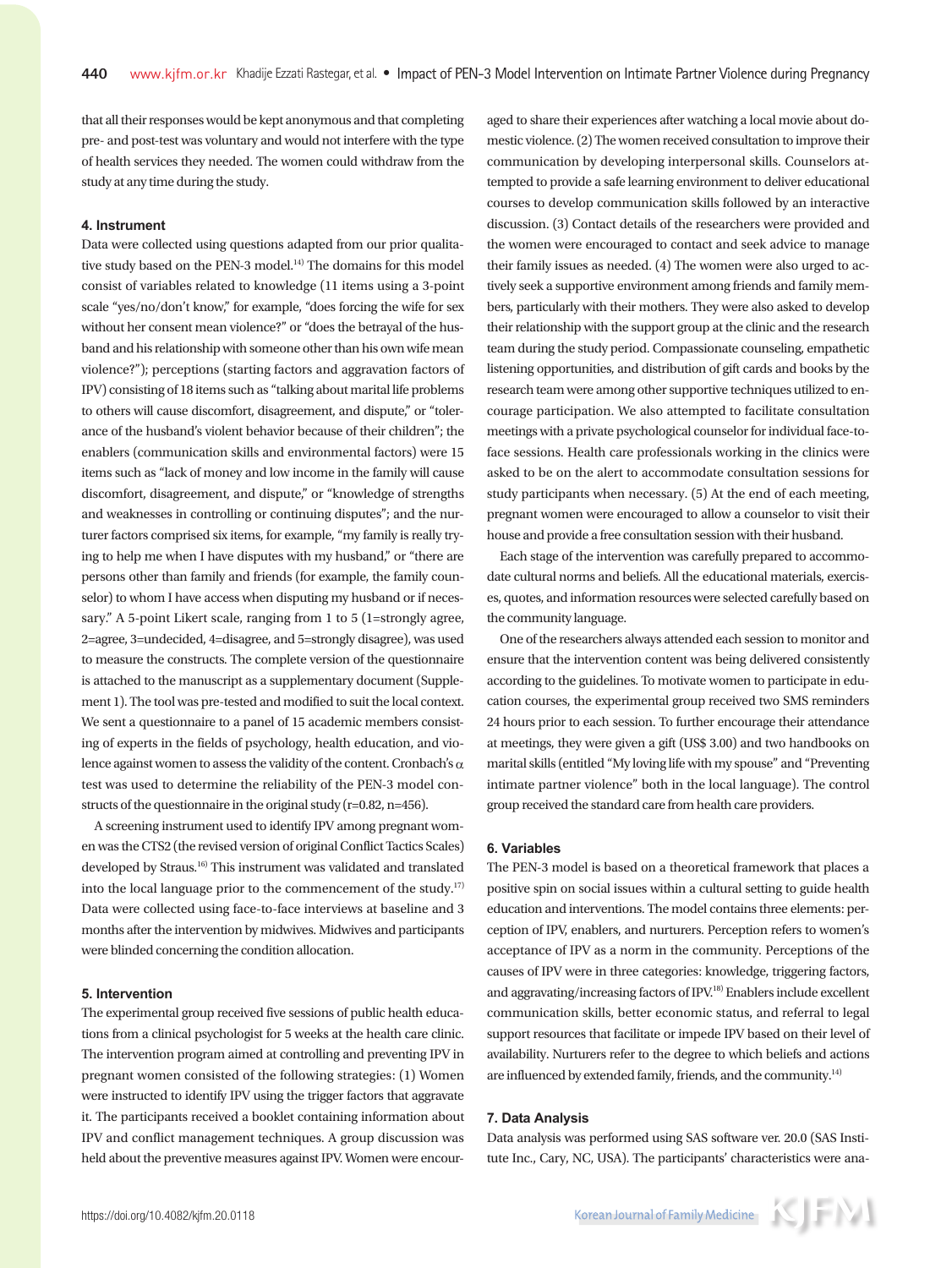lyzed using descriptive statistics, such as frequencies, percentages for categorical variables, and means±standard deviation for continuous variables. In addition, intervention effectiveness was assessed by comparing changes in outcome measures between baseline and post-intervention assessments in the experimental and control groups using a paired t-test.

## **RESULTS**

We collected pre-test data before the intervention from 150 pregnant women. The response rate for the post-test questionnaire was 81.3%. Twenty-eight pregnant women had medical limitations (abortion and stillbirth), migrated out of the province, or decided to drop the study due to stigma associated with IPV. Therefore we calculated pre-protocol which included all study participants based on participants' allocation when they were randomized, and used this to mitigate potential selection bias. The analysis showed that the two groups participating and excluded from the study did not significantly differ in experiences of IPV (P=0.96). The mean age of the participants was 31.21±5.74 years in the intervention group and 28.41±5.03 years in the control group.

Of the participants in both groups, most women had secondary education and most husbands had less than 9 years of education. There were no statistically significant differences between the experimental and control group in terms of women and husbands' education, husband's employment status (stable/unstable job [A "stable job" is similar, with the added benefit that the work is usually continuous. There are no sudden layoffs or labor strife.]), monthly income (insufficient/ sufficient ["Insufficient income" means they live below the poverty line. The poverty threshold in Iran is defined as a daily income of less than US\$ 2.00 per person.]), ethnicity differences between couples, and health insurance status (Table 1). Furthermore, there were no statistically significant differences between the two groups at baseline.

Tables 2 and 3 show the mean and standard deviation of outcome variables (knowledge, perceptions [starting factors/aggravation factors], enablers [communication skills/environmental], and nurturers, as well as the prevalence of physical, psychological, and sexual violence in the experimental and control groups). The intervention increased the mean score of the following constructs: knowledge (P<0.01), communication skills (P=0.04), nurturers (P=0.03), and sexual violence (P=0.04).

### **DISCUSSION**

The present study was conducted to examine the impact of preventive interventions on IPV among pregnant women residing in slum areas. We found that intervention was effective in increasing the score of knowledge, enablers, and nurturers. The impact of the intervention was borderline in terms of the reduction of physical and psychological violence, but significant for the reduction in sexual violence.

Table 1. Characteristics of the study participants in the intervention and control groups

| Characteristic              | Intervention<br>group $(n=42)$ | Control group<br>$(n=80)$ | P-value |
|-----------------------------|--------------------------------|---------------------------|---------|
| Woman's education (y)       |                                |                           | 0.93    |
| $\leq$ 9                    | 16(38.1)                       | 33(41.3)                  |         |
| $9 - 12$                    | 22 (52.4)                      | 36 (45.0)                 |         |
| $>12$                       | 4(9.5)                         | 11(13.8)                  |         |
| Man's education (y)         |                                |                           | 0.47    |
| < 9                         | 26(61.9)                       | 40 (55.0)                 |         |
| $9 - 12$                    | 9(21.4)                        | 28 (35.0)                 |         |
| $>12$                       | 7(16.7)                        | 12(15.0)                  |         |
| Husband's employment status |                                |                           | 0.62    |
| Unstable job                | 23(54.8)                       | 42 (52.5)                 |         |
| Stable job                  | 19 (45.2)                      | 38 (47.5)                 |         |
| Monthly income              |                                |                           | 0.77    |
| Insufficient                | 12 (28.5)                      | 24 (30.0)                 |         |
| Sufficient                  | 30(71.5)                       | 56 (70.0)                 |         |
| Ethnic differences couple   |                                |                           | 0.46    |
| <b>Yes</b>                  | 10(23.8)                       | 17(21.2)                  |         |
| N <sub>0</sub>              | 32 (76.2)                      | 63 (78.8)                 |         |
| Health insurance status     |                                |                           | 0.42    |
| Yes                         | 31(73.8)                       | 59 (73.8)                 |         |
| <b>No</b>                   | 11 (26.2)                      | 21(26.2)                  |         |

Values are presented as number (%).

Table 2. Comparison of the mean and standard deviation of variables in the PEN-3 model and outcome of intimate partner violence before and after the intervention for both groups

| Variable                | <b>Baseline</b>    |                |         | After 3-month follow-up |                |         |
|-------------------------|--------------------|----------------|---------|-------------------------|----------------|---------|
|                         | Intervention group | Control group  | P-value | Intervention group      | Control group  | P-value |
| Knowledge               | $4.86 + 3.49$      | $4.82 + 3.09$  | 0.96    | $7.50 + 2.65$           | $5.14 + 3.51$  | 0.01    |
| <b>Starting factors</b> | $29.93 + 9.54$     | $31.72 + 7.41$ | 0.23    | $33.19 + 6.14$          | $32.06 + 8.53$ | 0.45    |
| Aggravation factors     | $15.43 + 3.21$     | $15.25 + 3.38$ | 0.78    | $14.95 + 2.92$          | $15.01 + 3.22$ | 0.91    |
| <b>Fnablers</b>         | $15.76 + 4.78$     | $15.46 + 4.07$ | 0.72    | $18.38 + 4.25$          | $16.2 + 3.83$  | 0.04    |
| Environmental           | $19.14 + 2.78$     | $19.60 + 3.16$ | 0.44    | $19.48 + 3.32$          | $19.89 + 3.15$ | 0.51    |
| <b>Nurturers</b>        | $13.7 + 4.60$      | $13.19 + 4.40$ | 0.89    | $15.79 + 4.45$          | $13.40 + 4.57$ | 0.03    |
| Physical violence       | $1.07 + 2.74$      | $1.21 + 2.41$  | 0.14    | $0.74 + 2.28$           | $1.20 + 2.60$  | 0.06    |
| Psychological violence  | $3.76 + 5.46$      | $4.55 + 5.50$  | 0.31    | $2.80 + 4.10$           | $4.52 + 5.43$  | 0.06    |
| Sexual violence         | $0.48 + 1.13$      | $0.54 + 1.19$  | 0.76    | $0.11 + 0.58$           | $0.61 + 1.22$  | 0.04    |
| Financial violence      | $0.29 \pm 0.85$    | $0.61 + 1.09$  | 0.06    | $0.24 + 0.62$           | $0.58 + 1.08$  | 0.15    |

Values are presented as mean±standard deviation.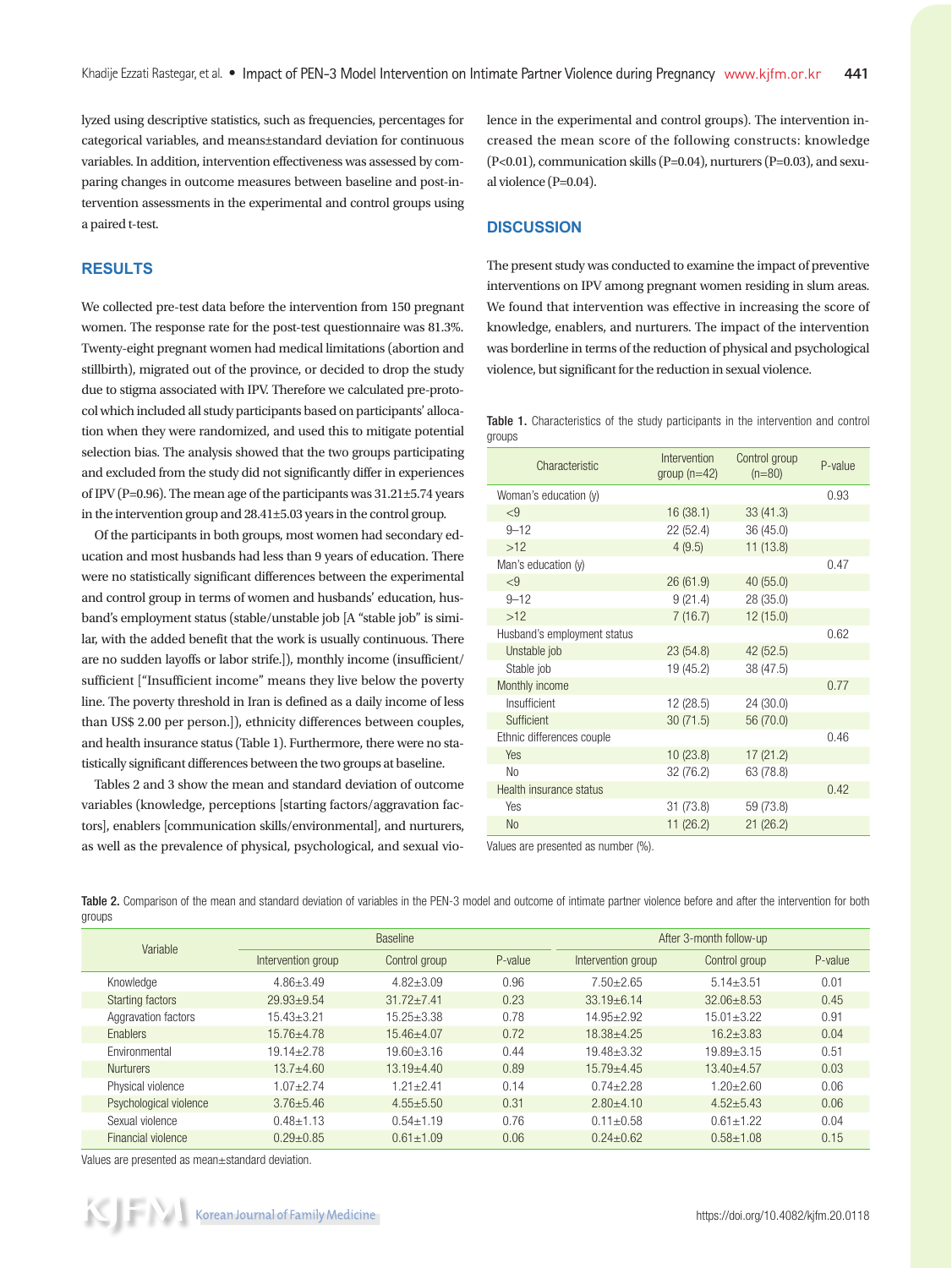| Types of violence | <b>Baseline</b>    |               |         | After 3-month follow-up |                    |               |         |         |
|-------------------|--------------------|---------------|---------|-------------------------|--------------------|---------------|---------|---------|
|                   | Intervention group | Control group | t-value | P-value                 | Intervention group | Control group | t-value | P-value |
| Physical          | $1.07 + 2.74$      | $1.21 + 2.41$ | $-1.46$ | 0.14                    | $0.74 + 2.28$      | $1.20 + 2.60$ | $-1.90$ | 0.06    |
| Psychological     | $3.76 + 5.46$      | $4.55 + 5.50$ | $-1.02$ | 0.31                    | $2.80 + 4.10$      | $4.52 + 5.43$ | $-1.85$ | 0.06    |
| Sexual            | $0.48 + 1.13$      | $0.54 + 1.19$ | $-0.30$ | 0.76                    | $0.11 + 0.58$      | $0.61 + 1.22$ | $-2.41$ | 0.04    |
| Financial         | $0.29 + 0.85$      | $0.61 + 1.09$ | $-1.91$ | 0.06                    | $0.24 + 0.62$      | $0.58 + 1.08$ | $-1.45$ | 0.15    |

Table 3. Comparison of the mean and standard deviation of variables in the kind of intimate partner violence before and after the intervention for both groups

Values are presented as mean±standard deviation.

The interventions discussed in the literature vary in terms of accommodating the needs of victimized women and even their children. The literature focuses on one or more of the following interventions: providing shelter houses for the victim and their children, facilitating contact with authorities (e.g., the police), $18$ ) presenting individual and group counseling,<sup>19)</sup> and couple behavioral therapy. Most of these interventions are conducted in developed countries, while in low income or developing countries, the effectiveness of such interventions remains understudied.<sup>20)</sup>

In the present study, the intervention did not significantly reduce the physical, psychological, and financial violence against pregnant women. However, the first branch of the PEN-3 model, the knowledge of pregnant women, was increased. Increased awareness and education can act as a protective factor in preventing or reducing violence, perhaps in the long run. Low levels of education among study participants was a significant challenge in our study in enhancing the knowledge, perceptions, self-confidence, and communication skills of pregnant women.<sup>21)</sup> The women's attitudes about the infliction of violence on them stem from traditional norms that guide them to accept the violence imposed on them by their husbands as a typical event in life.22) These perceptions, in turn, lead to keeping the abuse a "family secret"; a secret that should not be revealed if one is a "good wife." In our study, participation in educational classes and interaction with others changed participants' behavior from passive to active. The expression of experiences from some women in a group discussion about fighting the violence led to other women disclosing this family secret giving them a voice to raise their concerns.<sup>21)</sup>

The enabling factors presented in the second domain of the PEN-3 model comprise two constructs called "communication skills" and "environment" and were entitled "enablers." Acquiring communication skills increased women's interactions with the outside world. Learning such skills supports effective coping to address the struggles and life situations rather than showing anger and resentment. It also increased participants' level of adaptation.<sup>21)</sup> This attitude creates sympathy in the partner thus diminishes the violence. Studies have shown that supportive services offered in clinics and communities are far more effective than traditional and conventional counseling provided by members of the family (e.g., mothers or mothers-in-law). Moreover, women who receive supportive services are more likely to refer to police or local authorities for legal advice or the prosecution of perpetrators.

Nevertheless, the absence of government regulations or a specific plan which would facilitate inter-sectorial cooperation as well as a lack of legal permission for women to complain about their husbands, leads to an unsuccessful prosecution of abusers.23) In Iran, in recent years, some indirect models of reporting have been developed, including premarital counseling, launching an investigation when family disputes are reported, a free 24-hour call service, establishing temporary shelters with on-call psychological counselors and finally, training women to improve their communication skills at high schools and universities. Nevertheless, women rarely report IPV to the legal system due to the lack of a supportive and robust authority to call on when the crisis occurs and the inefficiency of the judicial system. Even after women refer to the legal authorities, they are usually returned to their husbands and face even more stringent retaliation reactions and possibly harsher punishment by abusers.<sup>23)</sup>

Police officers, lawyers, judges, and prosecutors should be trained to prevent the severe consequences of IPV. Moreover, health care professionals treating and monitoring pregnant women should undergo extensive and universal training to plan effective interventions specific to each local population.<sup>24,25)</sup>

The third dimension of the PEN-3 model was the impact of the intervention on "nurturers." Nurturing the victims of IPV primarily requires the identification of these women. Cultural and social limitations in the region make difficult to identify such victims, hence obtaining intervention for such victims is nearly impossible. Nevertheless, health care providers, especially midwives and family health specialists, are trusted individuals and have an active role as nurturers in all health issues. Victims of IPV can and do occasionally reveal their secrets to health care professionals enabling them to reinforce healthy marital relationships, identify suspicious and risky relations, provide interventions for at-risk individuals, and follow-up vulnerable individuals or refer them to relevant authorities. Health care professionals are, therefore, very useful for nurturing victims of IPV. However, these professionals can neither act beyond the borders of their clinic nor in the households. Hence, when violence erupts in the house, women often find themselves alone and without any support.<sup>25)</sup> Women who undergo IPV often report that members of their husband's family, or even their own family, act as allies to the perpetrators with the result that they believe they are the ones at fault and feel remorse for seeking help or speaking their mind against the violent husband.<sup>26)</sup> This critical issue was seen as a social and cultural barrier preventing the coopera-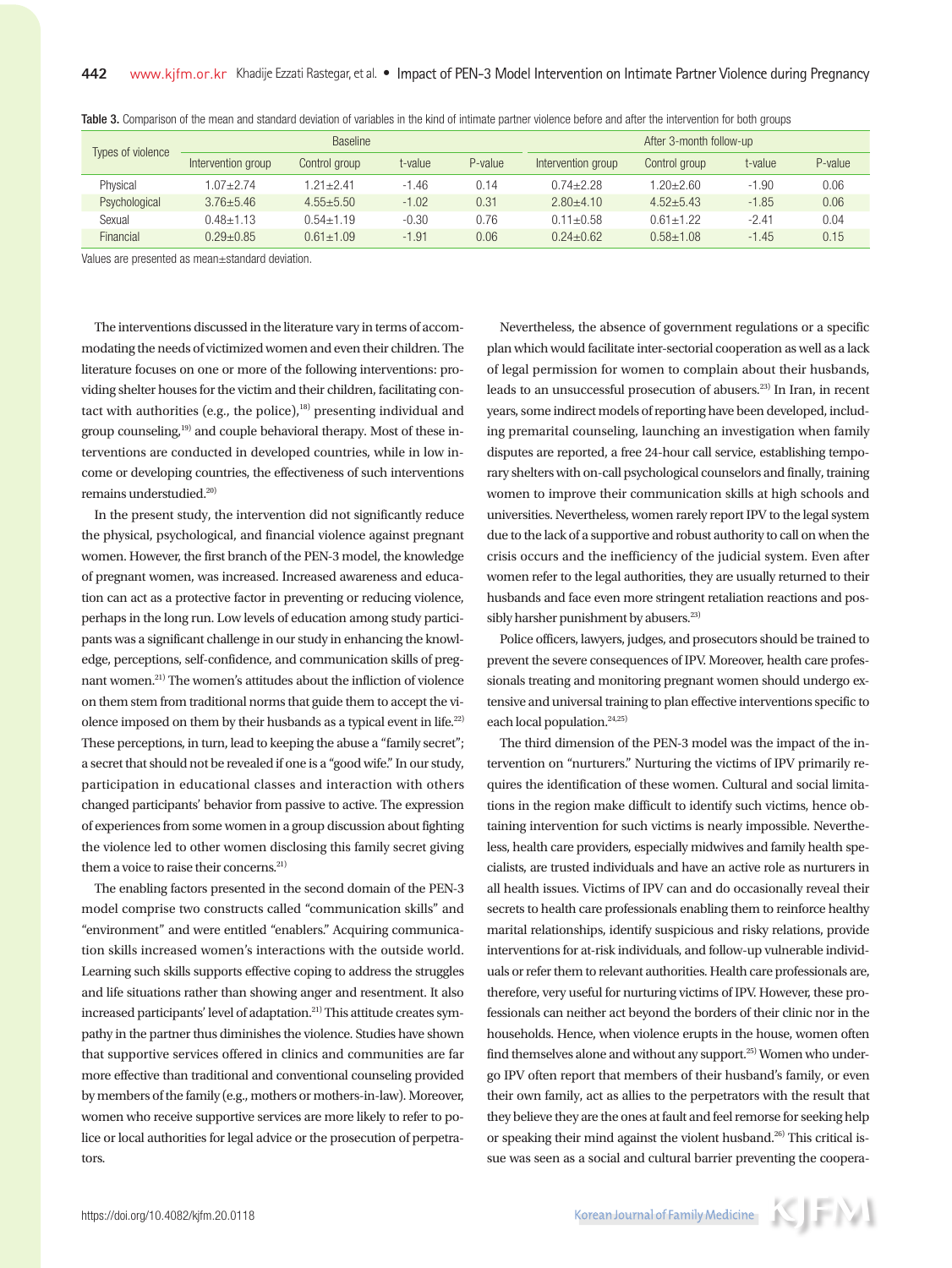tion and participation of perpetrators of domestic violence, namely husbands, to be an active participant in our research.

Our study revealed that the intervention was able to reduce sexual violence significantly. This might be due to the fact that the perpetrators consider reduction of desire during pregnancy and were more delicate in their behavior towards women. They stopped or reduced violence during pregnancy. The other important factor to consider is having more family support during prengnacy.<sup>24)</sup>

Sexual attitudes and behaviors in pregnancy are affected by a belief system influenced by ethnicity, culture, and religious ideology. Altering a person's mental image of their body, the sense of shame about sexual relations during pregnancy, and fear of damaging the fetus (e.g., the horror of abortion and premature delivery) can adversely influence the sexual response and eventually may lead to less sexual de $sire.<sup>25</sup>$ 

Moreover, inadequate couples' knowledge about sexual relations during pregnancy, the existence of negative attitudes, and even superstitious beliefs about sexual issues during this period may lead to the reduction of sexual activities during pregnancy. This, in turn, may diminish affectionate feelings toward the spouse, causing anxiety and lack of self-confidence in the mother.<sup>26)</sup> Our study attempted to educate women about these issues to mitigate such fears in women and guide them toward having a healthy and risk-free relationship. Future studies should focus on training the abusive partner about the potential causes of lack of sexual desire during pregnancy.<sup>27)</sup>

In conclusion, currently designed interventions based on the PEN-3 model had an impact on some but not all important variables because IPV is a complicated phenomenon unique to every culture and society. It is also crucial to prioritize slum areas for future suitable interventions to reduce IPV imposed during pregnancy. The results of this study could help decision-makers to identify the cultural appropriateness of interventions and develop effective policies to reduce IPV.

## **CONFLICT OF INTEREST**

No potential conflict of interest relevant to this article was reported.

### **FUNDING**

This study was supported by the Vice-Chancellor of Research and Technology and the Research Ethics Committee (Grant no., 1396.478).

# **ACKNOWLEDGMENTS**

The authors would like to acknowledge the health clinic workers who allowed the study to be conducted on service centers. We would also extend our gratitude to the study participant, women living in slum areas around Hamedan.

## **SUPPLEMENTARY MATERIALS**

Supplementary materials can be found via https://doi.org/10.4082/ kjfm.20.0118. Supplement 1. Questionnaire for assessing of the intimate partner violence based on PEN-3 model domains.

## **ORCID**

Khadije Ezzati Rastegar: https://orcid.org/0000-0002-3503-5532 Babak Moeini: https://orcid.org/0000-0001-9376-0460 Forouzan Rezapur-Shahkolai: https://orcid.org/0000-0001-5049-1109 Asadollah Naghdi: https://orcid.org/0000-0002-6403-6948 Manoochehr Karami: https://orcid.org/0000-0002-0125-3523 Shayesteh Jahanfar: https://orcid.org/0000-0001-6149-1067

### **REFERENCES**

- 1. Stockman JK, Hayashi H, Campbell JC. Intimate partner violence and its health impact on ethnic minority women [corrected]. J Womens Health (Larchmt) 2015;24:62-79.
- 2. O'Doherty L, Hegarty K, Ramsay J, Davidson LL, Feder G, Taft A. Screening women for intimate partner violence in healthcare settings. Cochrane Database Syst Rev 2015;2015:CD007007.
- 3. Bhandari S, Bullock LF, Bair-Merritt M, Rose L, Marcantonio K, Campbell JC, et al. Pregnant women experiencing IPV: impact of supportive and non-supportive relationships with their mothers and other supportive adults on perinatal depression: a mixed methods analysis. Issues Ment Health Nurs 2012;33:827-37.
- 4. Ahmadi R, Soleimani R, Jalali MM, Yousefnezhad A, Roshandel Rad M, Eskandari A. Association of intimate partner violence with sociodemographic factors in married women: a population-based study in Iran. Psychol Health Med 2017;22:834-44.
- 5. Tirado-Munoz J, Gilchrist G, Lligona E, Gilbert L, Torrens M. A group intervention to reduce intimate partner violence among female drug users: results from a randomized controlled pilot trial in a community substance-abuse center. Adicciones 2015;27:168-78.
- 6. Wood L. Hoping, empowering, strengthening: theories used in intimate partner violence advocacy. Affilia 2015;30:286-301.
- 7. Ayala Quintanilla BP, Taft A, McDonald S, Pollock W, Roque Henriquez JC. Social determinants and maternal exposure to intimate partner violence of obstetric patients with severe maternal morbidity in the intensive care unit: a systematic review protocol. BMJ Open 2016;6:e013270.
- 8. Gazmararian JA, Lazorick S, Spitz AM, Ballard TJ, Saltzman LE, Marks JS. Prevalence of violence against pregnant women. JAMA 1996;275: 1915-20.
- 9. Patro-Hernandez RM. Intimate partner violence against women: prevention and intervention strategies in Spain. In: Sanchez-Lopez MP, Liminana-Gras RM, editors. The psychology of gender and health: conceptual and applied global concerns. London: Academic Press; 2017. p. 199-229.
- 10. Soleimani A, Delpisheh A, Khademi N, Jafarinia B, Sayehmiri K. Prevalence of violence against women in during pregnancy in Iran: a sys-